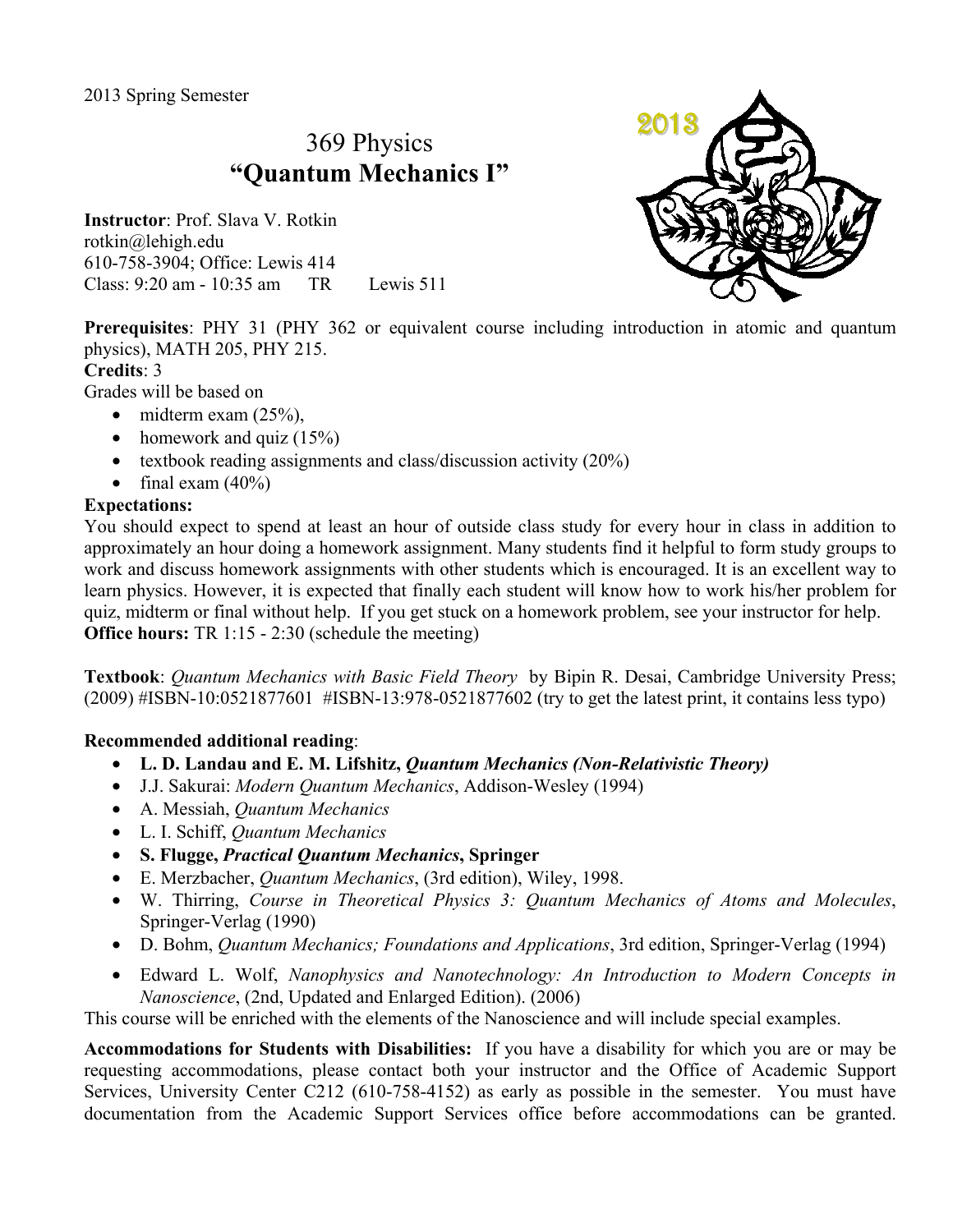# **Course Syllabus**

## **0. Principles of Quantum Mechanics. Wave functions. Schrödinger equation.**

Prelim reading assignment:

Refresh your memories on fundamentals of QM. Introduction in operators, wave functions. Wave packets, free particle motion, experimental observation, Schrödinger equation.

### **Part I. Introduction: Basic principles of quantum mechanics**

| 1. Basic formalism                                                              |                |
|---------------------------------------------------------------------------------|----------------|
| 1.1 State vectors                                                               | $\mathbf{1}$   |
| 1.2 Operators and physical observables                                          | 3              |
| 1.3 Eigenstates                                                                 | $\overline{4}$ |
| 1.4 Hermitian conjugation and Hermitian operators                               | 5              |
| 1.5 Hermitian operators: their eigenstates and eigenvalues                      | 6              |
| 1.6 Superposition principle                                                     | $\overline{7}$ |
| 1.7 Completeness relation                                                       | $\, 8$         |
| 1.8 Unitary operators                                                           | 9              |
| 1.9 Unitary operators as transformation operators                               | 10             |
| 1.10 Matrix formalism                                                           | 12             |
| 1.11 Eigenstates and diagonalization of matrices                                | 16             |
| 1.12 Density operator                                                           | 18             |
| 1.13 Measurement                                                                | 20             |
| 2. Fundamental commutator and time evolution of state vectors and operators.    |                |
| 2.1 Continuous variables: X and P operators                                     | 24             |
| 2.2 Canonical commutator $[X, P]$                                               | 26             |
| 2.3 P as a derivative operator: another way                                     | 29             |
| 2.4 X and P as Hermitian operators                                              | 30             |
| 2.5 Uncertainty principle                                                       | 32             |
| 2.6 Some interesting applications of uncertainty relations                      | 35             |
| 2.7 Space displacement operator                                                 | 36             |
| 2.8 Time evolution operator                                                     | 41             |
| 2.9 Dirac delta-function                                                        | 44             |
| 3. Dynamical equations.                                                         |                |
| 3.1 Schrödinger picture                                                         | 55             |
| 3.2 Heisenberg picture                                                          | 57             |
| 3.3 Interaction picture                                                         | 59             |
| 3.4 Superposition of time-dependent states and energy-time uncertainty relation | 63             |
| 3.5 Time dependence of the density operator                                     | 66             |
| 3.6 Probability conservation                                                    | 67             |
| 3.7 Ehrenfest's theorem                                                         | 68             |
|                                                                                 |                |

### **Part II. Applications of the formalism of quantum mechanics**

### **4. Free particles. (independent study)**

|  | (Reading assignment) |  |
|--|----------------------|--|
|  |                      |  |